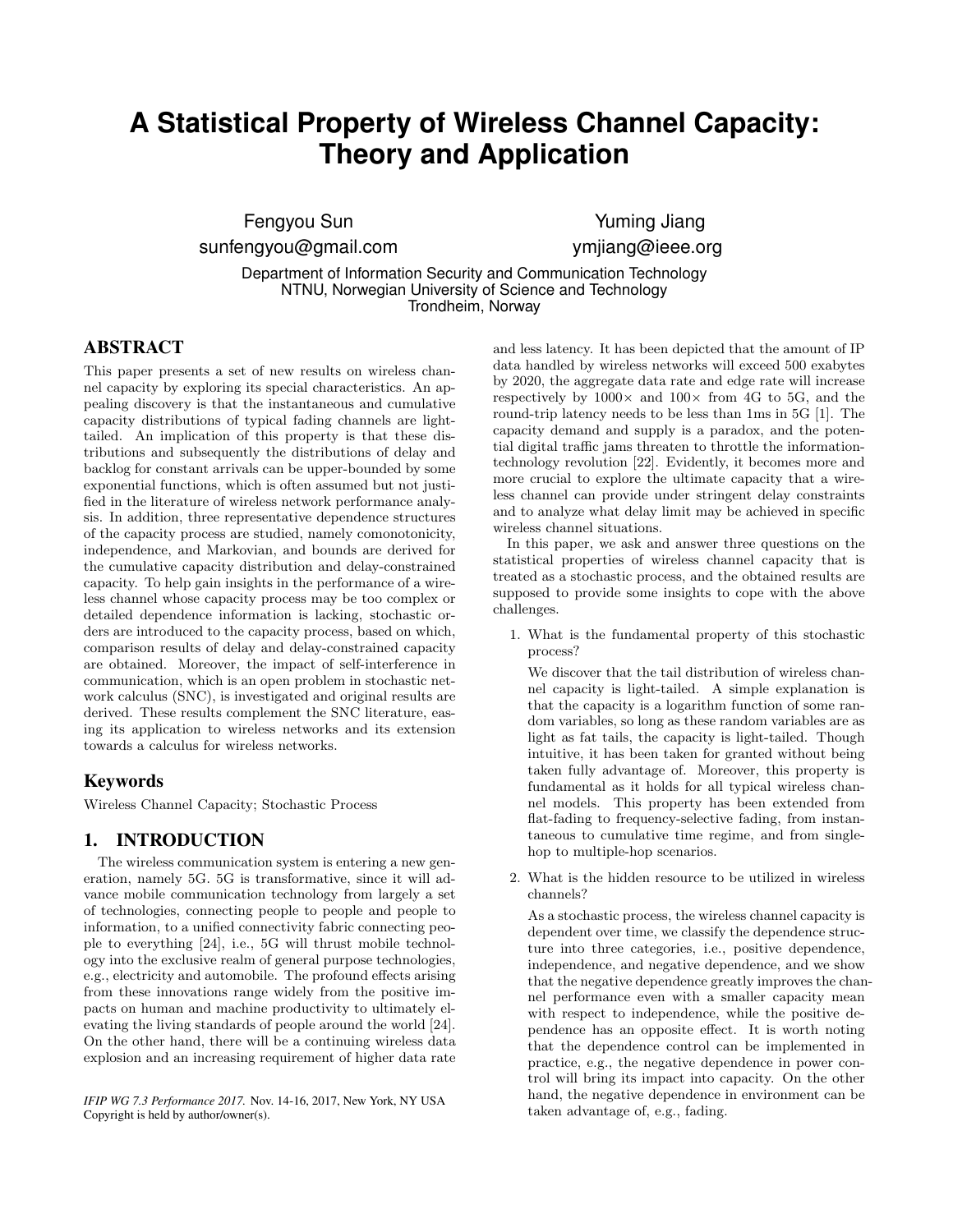3. What is the impact of self-interference on ad hoc network scalability?

It is well known that the self-interference has a huge impact on the end-to-end throughput, and we prove it mathematically that the impact of self-interference can be localized. Specifically, when a common channel is shared among a group of nodes, the end-to-end network can be seen as a single-hop system. This result can be used to reduce the complexity of network topology in analysis. In addition, the wireless channel with self-interference is a feedback system, which is difficult for analysis and is regarded as an open problem in stochastic network calculus, a methodology suitable for end-to-end network performance analysis in feedforward networks. The solution here indicates the potential of extending stochastic network calculus to non-feedforward networks.

To date, wireless channel capacity has mostly been analyzed for its average rate in the asymptotic regime, i.e., ergodic capacity, or at one time instant/short time slot, i.e., instantaneous capacity. For instance, the first and second order statistical properties of instantaneous capacity have been extensively investigated, e.g., [38, 42]. However, the previous works focus on deriving explicit expressions of considered statistics in specific channel models without exploiting the general capacity property of different channels, e.g., [38, 23, 41, 39], or rely on the assumption that the distribution of the service process is exponential without mathematical justification, e.g., [31]. In [20], the capacity of ad hoc networks is studied based on constant transmission rate, while we focus on the stochastic process of wireless channel capacity. In [32], the self-interference in ad hoc networks is investigated in the protocol layer and it is shown that the average distance between source and destination must be small for network scalability, in contrast, we focus on the physical layer capacity and provide a mathematical proof of the localization property.

The remainder of this paper is structured as follows. Sec. 2 focuses on the basic concepts and fundamental property of wireless channel capacity. First, concepts of ergodic capacity, instantaneous capacity, cumulative capacity, and transient capacity are introduced; second, the fundamental property that the tail distribution of the capacity process is light-tailed irrelevant to temporal dependence, is proved; third, it is shown how specific dependence structures can be taken advantage of for result improvement. Sec. 3 is dedicated to applications of the light-tail property of wireless channel capacity. First, the wireless channel is modeled as a queueing system following a general queuing principle, delay-constrained capacity is defined as a complementary to the classical capacity concepts with a focus on delay performance, and Lundberg's inequality is invoked for explicit results in view of the light-tailed distribution; second, for dependence scenarios where explicit results are not tractable, the influence of dependence is manifested by stochastic ordering, again, the results are based on the light-tail property; last, the performance analysis is extended from feedforward to non-feedforward systems and from single-hop to multihop systems, with application to self-interference modeling in and scalability investigation of ad hoc networks. Finally, the paper is concluded in Sec. 4.

# 2. THEORY

#### 2.1 Concepts

Basic concepts of wireless channel capacity, including ergodic capacity, instantaneous capacity, cumulative capacity, and transient capacity, are introduced in this part.

The maximum mutual information over input distribution at t, denoted as  $C(t)$  throughout this paper, is defined as instantaneous capacity [9]:

$$
C(t) = \max_{p(x)} I(X;Y|h(t)),\tag{1}
$$

where  $h(t)$  is a stochastic process describing wireless channel fading,  $X$  and  $Y$  are input and output random variables with alphabets  $X$  and  $Y$ , and the maximum is taken over all possible input distributions  $p(x) = P\{X = x\}, x \in \mathcal{X}$ .

Consider a discrete-time flat fading channel with input  $x(t)$ , output  $y(t)$ , and stationary fading process  $h(t)$ , the complex baseband representation is as follows,

$$
y(t) = h(t)x(t) + n(t),
$$
\n(2)

where  $n(t)$  is an additive white Gaussian noise (AWGN) process  $\mathcal{CN}(0, N_0)$ . Conditional on a realization of  $h(t)$ , the mutual information is expressed as [47]

$$
I(X;Y|h(t)) = \sum_{x \in \mathcal{X}, y \in \mathcal{Y}} P(x,y|h_t) \log_2 \frac{P(x,y|h_t)}{P(x|h_t)P(y|h_t)}.
$$
\n(3)

Particularly, for a single input single output channel, if the channel side information is only known at the receiver, solving the right hand side of  $(1)$  with  $(3)$ , the instantaneous capacity is obtained [48], i.e.,

$$
C(t) = W \log_2(1 + \gamma |h(t)|^2), \tag{4}
$$

where  $|h(t)|$  denotes the envelope of  $h(t)$ ,  $\gamma = P/N_0W$  denotes the average received SNR per complex degree of freedom, P denotes the average transmission power per complex symbol,  $N_0/2$  denotes the power spectral density of AWGN, and W denotes the channel bandwidth. For multiple input and multiple output channels, a generalized form of (4) is available in [47, 17].

Averaging the instantaneous capacity over the probability space of channel gain, the mean is defined as *ergodic capacity* [47]:

$$
\overline{C} = E[C(t)].\tag{5}
$$

The definition implies that the ergodic capacity is a constant and is a concept for infinite code length in infinite time regime, i.e., it defines the maximum transmission rate of the channel with asymptotically small error probability for the code with sufficiently long length that the received codewords is affected by all fading states [19].

To account for finite time regimes, the sum of instantaneous capacity over a time period  $(s, t]$ , denoted as  $S(s, t)$ , is defined as cumulative capacity:

$$
S(s,t) = \sum_{i=s+1}^{t} C(i).
$$
 (6)

For  $S(0, t)$ , we use  $S(t)$  as simplification. The time average of the cumulative capacity through  $(0, t]$  is defined as transient capacity [48]:

$$
\overline{C}(t) = \frac{S(t)}{t}.\tag{7}
$$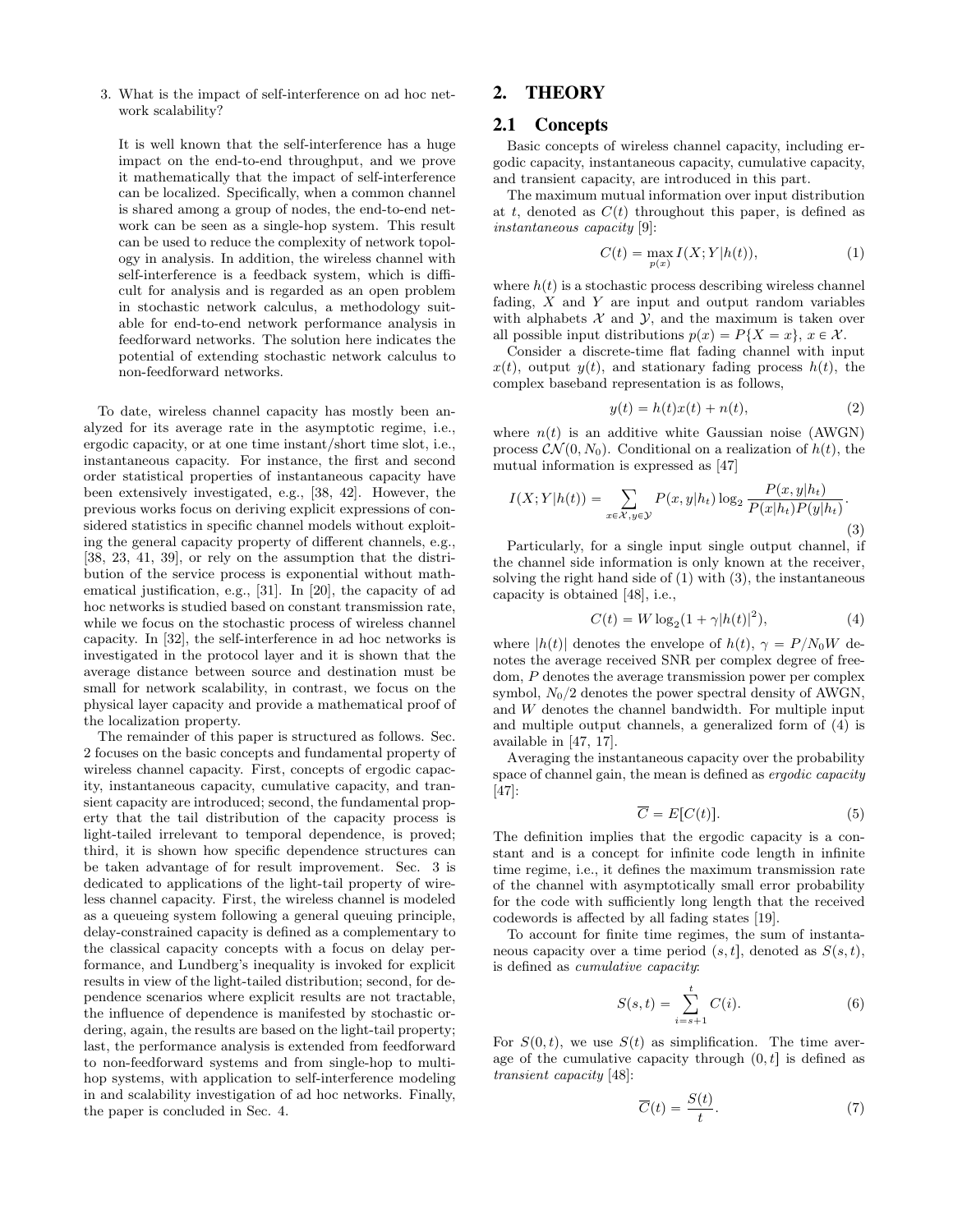Note that the transient capacity is random, which essentially defines the achievable capacity for a code with finite length that the received codewords only experience partial fading states. The probabilistic average of the transient capacity in a stationary process is expressed as " ‰

$$
E\left[\overline{C}(t)\right] = \overline{C},\tag{8}
$$

where  $\overline{C}$  is the ergodic capacity of the channel. According to the law of large numbers, the transient capacity converges to the ergodic capacity when time goes to infinity, i.e.,

$$
\lim_{t \to \infty} \overline{C}(t) \to \overline{C},\tag{9}
$$

for independent and identically distributed instantaneous capacity. However, the dependence in capacity may be unknown, and a more general result for the transient capacity on finite time horizon is expressed by the Chebyshev inequality [37],

$$
P\{|\overline{C}(t) - \overline{C}| \geq x\} \leq \frac{\text{Var}[\overline{C}(t)]}{x^2},\tag{10}
$$

which is a basic result of concentration [5]. It indicates that, in view of temporal behavior, statistical properties of the cumulative process should be taken into account besides the instantaneous capacity.

#### 2.2 Light-tail Behavior

A distribution is said to be light-tailed, if the tail  $\overline{F}(x) =$  $1 - F(x)$  is exponentially bounded, i.e.,

$$
\overline{F}(x) = O(e^{-\theta x}),\tag{11}
$$

for some  $\theta > 0$ ; equivalently, it means the moment generating function  $\hat{F}[\theta]$  is finite for some  $\theta > 0$ . Otherwise, the distribution is said to be heavy-tailed [3, 43], specifically, if  $\overline{F}(x) = O(x^{-\theta}),$  it is said to be fat-tailed.

The following theorem gives the condition for the wireless channel capacity distribution to be light-tailed.

THEOREM 1. For flat fading, the instantaneous capacity is expressed as the logarithm transform of the instantaneous channel gain, i.e.,  $C(t) = W \log_2(1 + \gamma h(t)^2)$ ,  $\forall t$ . If the distribution of the fading process is not heavier than fat tail, the distribution of the instantaneous capacity is light-tailed.

PROOF. For convenience, we omit the time index  $t$  and write  $C = W \log_2(1 + \gamma h^2)$ . Correspondingly, the tail of the instantaneous capacity is a function of the tail of the channel gain, i.e.,

$$
\overline{F}_C(x) = \overline{F}_h \left( \sqrt{\frac{2^{\frac{x}{W}} - 1}{\gamma}} \right).
$$
 (12)

Let  $r =$  $\frac{2^{\frac{x}{W}-1}}{\gamma}$ , for some  $\theta > 0$ ,  $\overline{F}_C(x) = O(e^{-\theta x})$  entails

$$
\overline{F}_h(r) = O\left(r^{-\theta}\right),\tag{13}
$$

which completes the proof.  $\square$ 

The following corollary shows that the capacity distributions of the typical wireless fading channels are light-tailed.

Corollary 1. If a wireless channel is Rayleigh, Rice, Nakagami-m, Weibull, or lognormal fading channel, its instantaneous capacity distribution is light-tailed.

PROOF. For Weibull fading channel, the tail of fading is expressed as

$$
\overline{F}_h(r) = e^{-cr^k},\tag{14}
$$

where  $c > 0$  and  $k > 0$  are constants. Applying Taylor's theorem to expend  $e^{cr^k}$ , it is easily shown that, for some  $\theta$ satisfying  $k > \theta > 0$ 

$$
\lim_{r \to \infty} \frac{e^{-cr^k}}{r^{-\theta}} = \lim_{r \to \infty} \frac{r^{\theta}}{1 + cr^k + \dots} = 0.
$$
 (15)

This limit shows that though the Weibull distribution is heavy-tailed for  $0 < k < 1$ , it is lighter than the fat tail. Hence from Theorem 1, the instantaneous capacity under Weibull fading is light-tailed.

Rayleigh fading is a special case of Weibull fading with  $k = 2$ . The distribution of its instantaneous capacity is expressed as [23]

$$
F(x) = 1 - e^{\frac{1 - 2\overline{W}}{\gamma}}.
$$
 (16)

It is trivial to show that the tail is exponentially bounded

$$
\overline{F}(x) \leqslant e^{\frac{1}{\gamma}} e^{-\theta x},\tag{17}
$$

for  $0 < \theta \leq \frac{1}{W\gamma} 2^{\frac{1}{\log 2}} \log 2$ . Hence, the instantaneous capacity under Rayleigh fading is light-tailed.

For Rice fading channel, the tail of the instantaneous capacity is expressed as [41]

$$
\overline{F}(x) = Q_1\left(\frac{s}{\sigma_0}, \frac{\sqrt{2^{x/W} - 1/\gamma_s s}}{\sigma_0^2}\right),\tag{18}
$$

where  $W$  is the bandwidth,  $s$  the amplitude of the LOS (light of sight) component,  $\sigma_0^2$  the variance of the underlying Gaussian process, and  $\gamma_s$  the average SNR. According to the exponential bound of the Marcum Q-function [46],

$$
\alpha_F = \limsup_{x \to \infty} \frac{-\log \overline{F}(x)}{x}
$$
(19)

$$
\geqslant \limsup_{x \to \infty} \frac{1}{2x} \left( \frac{\sqrt{2^{x/W} - 1/\gamma_s s}}{\sigma_0^2} - \frac{s}{\sigma_0} \right)^2 \tag{20}
$$

$$
=\infty,\tag{21}
$$

which means that the instantaneous capacity of a Rice fading channel is light-tailed [43].

For Nakagami-m fading channel [39], since the square of the Nakagami-m random variable follows a gamma distribution, which is light-tailed [3], the distribution of its instantaneous capacity is thus light-tailed.

For lognormal fading channel [40], since the lognormal distribution has all the moments, which means that it has a lighter tail than the fat-tailed distribution [21], the distribution of its instantaneous capacity is light-tailed.  $\Box$ 

The rest of this subsection shows that the light-tailed property is extended from flat-fading to frequency-selective fading, from instantaneous to cumulative time regime, and from single-hop to multiple-hop scenarios.

COROLLARY 2. For frequency-selective fading modeled by L parallel independent channels with the instantaneous carrier  $C = \sum_{k=1}^{L} W_k \log(1 + \epsilon k^2)$  if the distribution of the pacity  $C = \sum_{\ell=1}^{L} W_{\ell} \log_2(1 + \gamma h_{\ell}^2)$ , if the distribution of the instantaneous capacity of each sub-channel  $C_{\ell} = W_{\ell} \log_2(1 +$  $\gamma h_\ell^2$ ) is light-tailed, so is the instantaneous capacity distribution of the frequency-selective fading channel.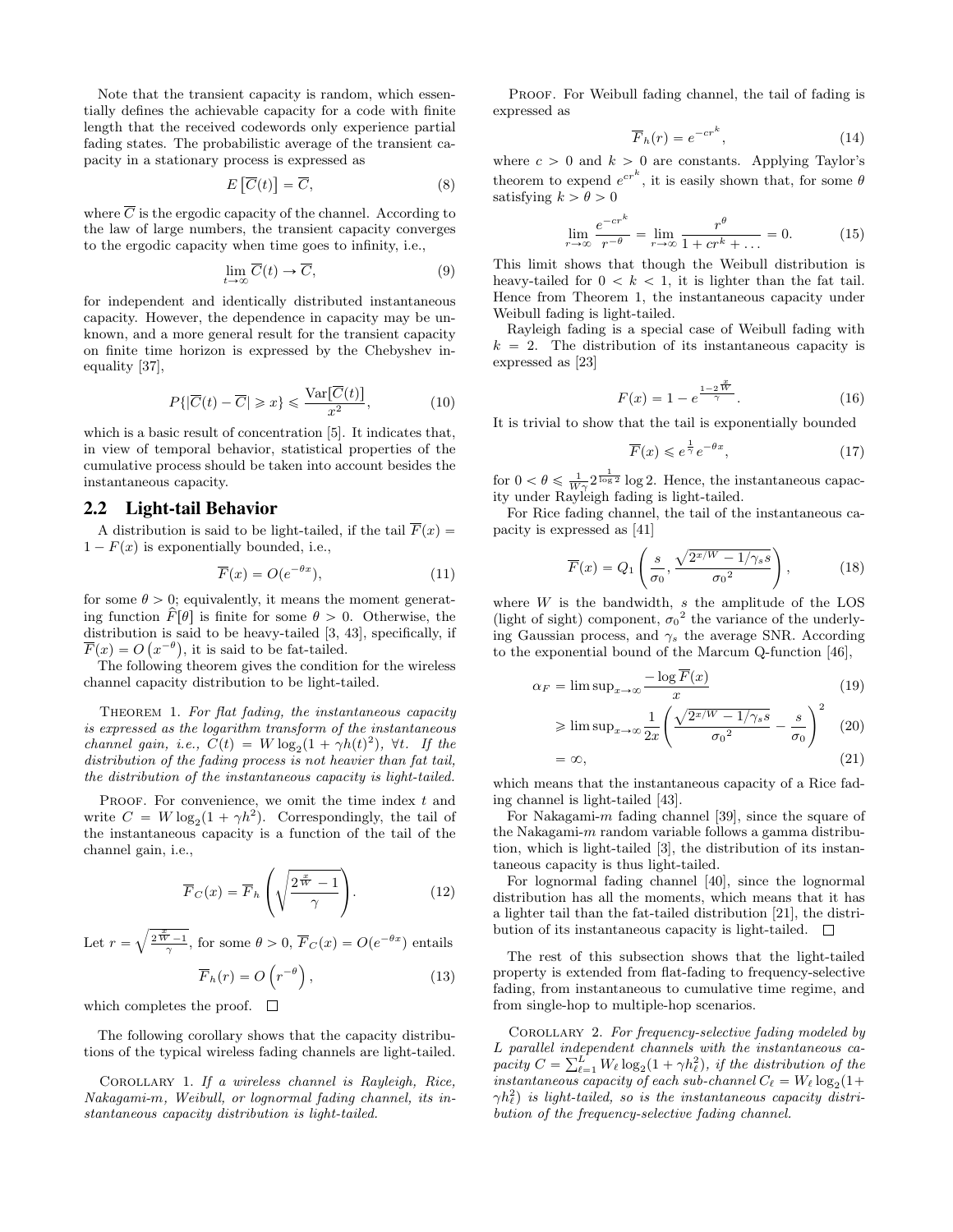PROOF. For this frequency-selective fading channel, its instantaneous capacity is by definition related to the instantaneous capacity of each sub-channel as

$$
C = \sum_{\ell=1}^{L} C_{\ell}.
$$
 (22)

The tail of the distribution of the instantaneous capacity can then be expressed by [26]

$$
F_C(x) = 1 - F_{C_1} \circledast \dots \circledast F_{C_L}(x)
$$
(23)  

$$
\leqslant \overline{F}_{C_1} \circledast \dots \circledast \overline{F}_{C_L}(x),
$$
(24)

where  $f \circledast g(x) = \int_{-\infty}^{\infty} f(x-y) dg(y)$  is the Stieltjes convolution and  $f \oplus g(t) = \inf_{0 \leq s \leq t} {f(s) + g(t - s)}$  is the univariate min-plus convolution [4] or infimal convolution [44]. The first step results from sum of independent random variables, and the second step results from that the distribution of sum of independent random variables is upper bounded by the distribution of such a sum without dependence consideration [26]. As is illustrated in the proof of the next theorem, the latter is light-tailed.  $\square$ 

Corollary 3. Consider a wireless channel, if the distribution of its instantaneous capacity at any time is lighttailed, the distribution of the cumulative capacity is lighttailed, and the distribution of the cumulative capacity of a concatenation of such wireless channels is light-tailed.

PROOF. Without considering any dependence constraint, the tail of the cumulative capacity,  $S(t) = C(1) + \cdots + C(t)$ , is bounded by [26]

$$
\overline{F}_{S(t)}(x) \leqslant \overline{F}_{C(1)} \oplus \ldots \oplus \overline{F}_{C(t)}(x),\tag{25}
$$

which is exactly the infimal convolution of the Fréchet upper bound [44]. If the instantaneous capacity is light tailed, i.e.,

$$
\overline{F}_C(x) \leqslant a e^{-bx},\tag{26}
$$

applying a distribution bound for the sum of exponentially bounded random variables [26], the tail of the cumulative capacity is exponentially bounded, i.e.,

$$
\overline{F}_{S(t)}(x) \leq \prod_{k=1}^{t} (a_k b_k w)^{\frac{1}{b_k w}} \cdot e^{\frac{-x}{w}},\tag{27}
$$

where  $w = \sum_{k=1}^{t} \frac{1}{b_k}$ .

For a concatenation of wireless channels, each with a cumulative capacity  $S_i(s, t)$ , the cumulative capacity process is essentially the service process of the channel, and the cumulative capacity of the concatenation channel is expressed as [26, 16]

$$
S(s,t) = S_1 \otimes \ldots \otimes S_N(s,t), \qquad (28)
$$

where  $f \otimes g(x) = \inf_{0 \leq y \leq x} \{f(y) + g(y, x)\}\$ is the bivariate min-plus convolution [6]. Then, the tail is expressed as

$$
\overline{F}_{S(t)}(x) = P\left\{S_1 \otimes \ldots \otimes S_N(t) \ge x\right\}
$$
\n<sup>(29)</sup>

$$
= P\left\{\inf_{\mathbf{u}\in\mathcal{U}(x)}\sum_{i=1}^{n} S_i(u_{i-1}, u_i) \geqslant x\right\} \tag{30}
$$

$$
\leqslant \inf_{\mathbf{u}\in\mathcal{U}(x)} P\left\{\sum_{i=1}^{N} S_i(u_{i-1}, u_i) \geqslant x\right\} \tag{31}
$$

$$
\leqslant \inf_{\mathbf{u}\in\mathcal{U}(x)} E\left[e^{\theta \sum_{i=1}^{N} S_i(u_{i-1}, u_i)}\right] \cdot e^{-\theta x},\tag{32}
$$

where  $\mathcal{U}(x) = \{ \mathbf{u} = (u_0, u_1, \dots, u_N) : u_0 = 0, u_N = t, 0 \leq$  $u_1 \leq \ldots \leq u_{N-1} \leq t\},$  for some  $\theta > 0$ .  $\Box$ 

# 2.3 Dependence Refinement

In general, the capacity is dependent over time, which results from the temporal dependence in the environment or in the controllable parameters of the system. Specifically for the cumulative capacity, the influence of stochastic dependence is characterized by the Fréchet bounds [44]

$$
\check{F}_{S(t)}(x) \le F_{S(t)}(x) \le \hat{F}_{S(t)}(x),\tag{33}
$$

where

$$
\widetilde{F}_{S(t)}(x) = \left[ \sup_{\mathbf{u}\in\mathcal{U}(x)} \sum_{i=1}^{t} F_{C(i)}(u_i) - (t-1) \right]^+, \quad (34)
$$

$$
\hat{F}_{S(t)}(x) = \left[\inf_{\mathbf{u}\in\mathcal{U}(x)}\sum_{i=1}^{t} F_{C(i)}(u_i)\right]_1, \tag{35}
$$

with  $\mathcal{U}(x) = \{ \mathbf{u} = (u_1, \dots, u_t) : \sum_{i=1}^t u_i = x \}$ . The Fréchet bounds hold in general, making use of specific dependence information among  $C(1), C(2), \ldots$ , the bounds can be improved. To this aim, three representative capacity processes are investigated in this subsection, which are comonotonic process, additive process, and Markov additive process.

#### *2.3.1 Comonotonic Process*

The upper Fréchet bound expresses the extremal positive dependence indicating the largest sum with respect to convex order, and the dependence structure is represented by the comonotonic copula [12, 13, 14], i.e.,

$$
F(c_1, ..., c_t) = \min_{1 \le i \le t} F_{C(i)}(c_i); \tag{36}
$$

equivalently [12], for  $U \sim U(0, 1)$ ,

$$
(C(1),...,C(t)) \stackrel{d}{=} \left(F_{C(1)}^{-1}(U),...,F_{C(t)}^{-1}(U)\right), \quad (37)
$$

which implicates that comonotonic random variables are increasing functions of a common random variable [13].

If the increment of the cumulative capacity has comonotonicity, the cumulative capacity is defined as a comonotonic process in this paper (which is different from a similar concept regarding the comonotonicity between different processes [27]). The distribution results of cumulative capacity and transient capacity are as follows.

THEOREM 2. For a stationary capacity process, the distributions of the cumulative capacity and transient capacity with comonotonicity are expressed as

$$
F_{S(t)}(x) = F_C\left(\frac{x}{t}\right), \tag{38}
$$

$$
F_{\overline{C}(t)}(x) = F_C(x). \tag{39}
$$

PROOF. In the special case that all marginal distribution functions are identical  $F_{C(i)} \sim F_C$ , comonotonicity of  $C(i)$ is equivalent to saying that  $C(1) = C(2), \ldots, = C(t)$  holds almost surely [12]. In other words, the sample function of the capacity process is stationary and depends only on the initial value of the capacity in each realization.  $\Box$ 

#### *2.3.2 Additive Process*

The independence structure of an additive process is expressed by a product copula

$$
F(c_1, ..., c_t) = \prod_{i=1}^t F_{C(i)}(c_i), \qquad (40)
$$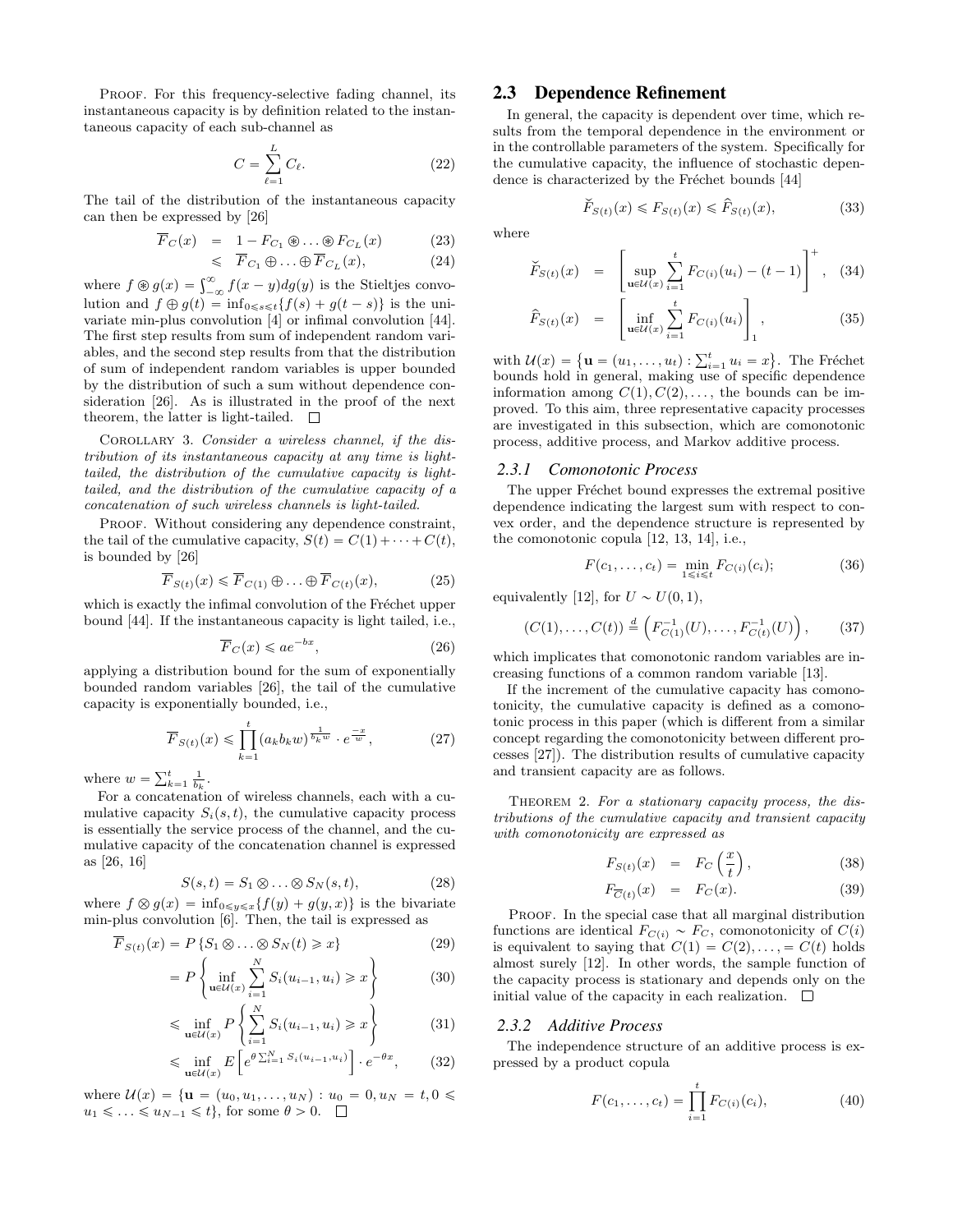and the distribution of the cumulative capacity is expressed via Stieltjes convolution as

$$
F_{S(t)}(x) = F_{C(1)} \circledast \dots \circledast F_{C(t)}(x). \tag{41}
$$

The cumulative capacity with independent increment is modeled as an additive process [25]. The distribution bounds of cumulative capacity and transient capacity are as follows.

THEOREM 3. For a stationary capacity process, the distribution of the cumulative capacity with independence is expressed as, for some  $\theta > 0$ ,

$$
1 - e^{t\kappa(\theta) - \theta x} \le F_{S(t)}(x) \le e^{t\kappa(-\theta) + \theta x}, \tag{42}
$$

where  $\kappa(\theta) = \log E \left[ e^{\theta C(i)} \right]$  is the cumulant generating function of the instantaneous capacity, and the distribution of the transient capacity is expressed as

$$
1 - e^{-y_l} \le P\left\{\overline{C}(t) \le c^*\right\} \le e^{-y_u},\tag{43}
$$

where  $c^* = \frac{t\kappa(\theta^*) + y^*}{\theta^* t}$  $\frac{\partial^* y + y^*}{\partial^* t}$ , with  $y^* = y_u$  for  $\theta^* < 0$  for the upper bound, and  $y^* = y_l$  for  $\theta^* > 0$  for the lower bound.

PROOF. In the special case that all marginal distribution functions are identical  $F_{C(i)} \sim F_C$ , a likelihood ratio process of the cumulative capacity is formulated and expressed as [2]

$$
L(t) = e^{\theta S(t) - t\kappa(\theta)},\tag{44}
$$

where  $L(t)$  is a mean-one martingale and  $\kappa(\theta)$  is the cumulant generating function, i.e.,

$$
\kappa(\theta) = \log E\left[e^{\theta C(i)}\right] = \log \int e^{\theta x} F(dx),\tag{45}
$$

where  $\theta \in \Theta = \{\theta \in \mathbb{R} : \kappa(\theta) < \infty\}.$ 

According to Markov inequality, for any  $\mu > 0$ ,

$$
P\{L(t) \ge \mu\} \le \frac{1}{\mu}E[L(t)] = \frac{1}{\mu}.
$$
 (46)

Letting  $\mu = e^{-t\kappa(\theta)+\theta x}$ , for  $\theta \leq 0$ , the cumulative distribution function is bounded by

$$
P\{S(t) \leq x\} \leq e^{t\kappa(\theta) - \theta x},\tag{47}
$$

while for  $\theta > 0$ , the complementary cumulative distribution function is expressed as

$$
P\{S(t) \ge x\} \le e^{t\kappa(\theta) - \theta x},\tag{48}
$$

which shows that the distribution has a light tail. Letting  $-y^* = t\kappa(\theta) - \theta x \leq 0$ , the distribution of the transient capacity is bounded by

$$
1 - e^{-y_l} \le P\left\{\overline{C}(t) \le c^*\right\} \le e^{-y_u},\tag{49}
$$

where  $c^* = \frac{t\kappa(\theta)+y^*}{\theta t}$ , with  $y^* = y_u$  for  $\theta < 0$  for the upper bound, and  $y^* = y_l$  for  $\theta > 0$  for the lower bound.

REMARK 1. The upper and lower bound of  $F_{S(t)}(x)$  do not hold simultaneously, the upper bound is useful for  $x <$  $\overline{S}(t)$ , the lower bound is useful for  $x > \overline{S}(t)$ , and both bounds are worthless for  $x = \overline{S}(t)$  [18]. Considering  $\overline{F}_{S(t)}(x) =$  $1 - F_{S(t)}(t)$ , which means that the upper and lower bound can not decrease or increase simultaneously, this property holds in general. An indication of this property is that, for a fixed violation probability, the obtained bounds on  $S(t)$  or  $\overline{C}(t)$  based on the upper and lower distribution bounds are lower and upper bounds of  $S(t)$  or  $\overline{C}(t)$  with respect to their mean. It is illustrated in Fig. 1.



Figure 1: Transient capacity of additive and Markov additive Rayleigh channel. According to the strong law of large numbers for the additive process and extended to the Markov additive process, the transient capacity converges to the mean as time goes to infinity, i.e., the convergence of sample paths. The large deviation results are upper bound and lower bound with respect to the mean. Results are normalized, with violation probability  $\epsilon = 10^{-3}$ ,  $W = 20kHz$ ,  $SNR = e^{0.5}$  for the additive process,  $SNR =$  $[e^{0.5} \ 0.9e^{0.5}; 0.8e^{0.5} \ 0.7e^{0.5}]$  and  $\mathbf{P} = [0.3 \ 0.7; 0.1 \ 0.9]$  for the Markov additive process with initial distribution  $\pi$  =  $[0.5, 0.5]$ , and 1000 sample paths.

#### *2.3.3 Markov Additive Process*

The Markov property is solely a dependence property that can be modeled exclusively in terms of copulas. As a consequence, starting with a Markov process, a multitude of other Markov processes can be constructed by just modifying the marginal distributions [10, 30, 36]. It is worth noting that the Markov property indicates both positive and negative dependence, which is determined by the underlying copula. For a Markov chain, the selection of the copula and the marginal distribution is coupled [10], the transition matrix can be expressed in terms of the copula and marginal distribution and vice versa. Particularly for an idempotent copula, the process is conditionally independently and identically distributed given the initial state [30].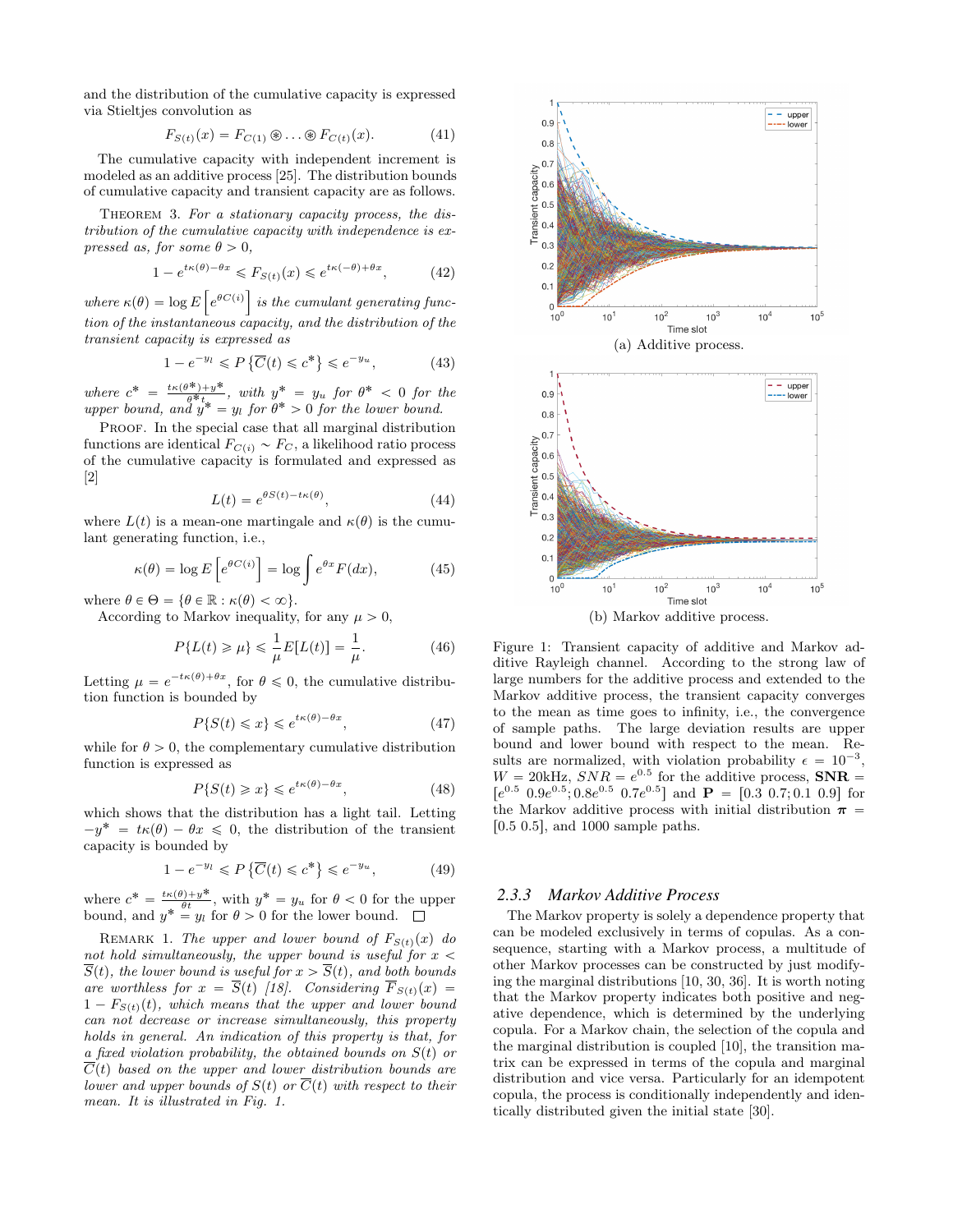Specifically, if the dependence in capacity follows a Markov process and the instantaneous capacity has a corresponding distribution with respect to a state transition, then the cumulative capacity is a Markov additive process, which is a bivariate process with strong Markov property and the increment process is conditionally independent given a realization of the underlying Markov process. A formal definition of Markov additive process is in Appendix.

Theorem 4. For a Markov additive process, conditional on initial state  $J_0$ , the distribution of the cumulative capacity is expressed as, for some  $\theta > 0$ ,

$$
1 - \frac{h^{(\theta)}(J_0)e^{t\kappa(\theta)-\theta x}}{\min\limits_{j\in E}(h^{(\theta)}(J_j))} \le F_{S(t)}(x) \le \frac{h^{(-\theta)}(J_0)e^{t\kappa(-\theta)+\theta x}}{\min\limits_{j\in E}(h^{(-\theta)}(J_j))},\tag{50}
$$

and the distribution of the transient capacity is expressed as

$$
1 - \frac{h^{(\theta)}(J_0)e^{-y_l}}{\min\limits_{j \in E} (h^{(\theta)}(J_j))} \le P\left\{\overline{C}(t) \le c^*\right\} \le \frac{h^{(-\theta)}(J_0)e^{-y_u}}{\min\limits_{j \in E} (h^{(-\theta)}(J_j))},\tag{51}
$$

where  $c^* = \frac{t\kappa(\theta^*) + y^*}{\theta^* t}$  $\frac{\partial^* y + y^*}{\partial^* t}$ , with  $y^* = y_u$  for  $\theta^* < 0$  for the upper bound, and  $y^* = y_l$  for  $\theta^* > 0$  for the lower bound.

PROOF. Like the independent case, a likelihood ratio process is formulated with an exponential change of measure [2],

$$
L(t) = \frac{h^{(\theta)}(J_t)}{h^{(\theta)}(J_0)} e^{\theta S(t) - t\kappa(\theta)},
$$
\n(52)

which is a mean-one martingale.  $\kappa(\theta)$  and  $\mathbf{h}^{(\theta)}$  are respectively the logarithm of the Perron-Frobenius eigenvalue and the corresponding right eigenvector of the kernel for the Markov additive process  $C(t)$ , i.e.,  $\mathbf{\hat{F}}[\theta]$ . In order to provide exponential upper bound for the distribution of the cumulative capacity, define [18]

$$
\underline{L}(t) = \frac{\min_{j \in E} (h^{(\theta)}(J_j))}{h^{(\theta)}(J_0)} e^{\theta S(t) - t\kappa(\theta)},
$$
(53)

where  $L(t) \leq L(t)$ , i.e.,  $E[L(t)] \leq 1$ . Apply Markov inequality to  $\underline{L}(t)$  and get, for any  $\mu > 0$ ,

$$
P\{\underline{L}(t) \ge \mu\} \le \frac{1}{\mu}E[\underline{L}(t)] \le \frac{1}{\mu}.\tag{54}
$$

Choose  $\mu = e^{-t\kappa(\theta) + \theta x} \frac{\min_{j \in E} (h^{(\theta)}(J_j))}{h^{(\theta)}(J_0)},$  for  $\theta \leq 0$ ,

$$
P\{S(t) \le x\} \le \frac{h^{(\theta)}(J_0)}{\min_{j \in E} (h^{(\theta)}(J_j))} e^{t\kappa(\theta) - \theta x},\tag{55}
$$

while for  $\theta > 0$ ,

$$
P\{S(t) \ge x\} \le \frac{h^{(\theta)}(J_0)}{\min_{j \in E} (h^{(\theta)}(J_j))} e^{t\kappa(\theta) - \theta x},\tag{56}
$$

which indicates that the distribution has a light tail. Letting  $-y^* = t\kappa(\theta) - \theta x \leq 0$ , the distribution of the transient capacity is bounded by

$$
1 - \frac{h^{(\theta)}(J_0)e^{-y_l}}{\min_{j \in E} (h^{(\theta)}(J_j))} \le P\left\{\overline{C}(t) \le c^*\right\} \le \frac{h^{(\theta)}(J_0)e^{-y_u}}{\min_{j \in E} (h^{(\theta)}(J_j))}, (57)
$$

where  $c^* = \frac{t\kappa(\theta)+y^*}{\theta t}$ , with  $y^* = y_u$  for  $\theta < 0$  for the upper bound, and  $y^* = y_l$  for  $\theta > 0$  for the lower bound.

REMARK 2. The Markov additive process can be seen as a non-stationary additive process defined on a Markov process. If the Markov process has only one state, then it reduces to a stationary additive process [7]. In addition, the strong law of large numbers applies to the Markov additive process [35], and the mean of transient capacity exists [3], i.e.,

$$
\lim_{t \to \infty} \frac{E_{J_0 \in E}[S(t)]}{t} = \kappa'(0). \tag{58}
$$

It is demonstrated in Fig. 1.

# 3. APPLICATION

## 3.1 Performance Guarantee

In the regime of information theory, the focus is on the asymptotic limit of the tradeoff between accuracy and rate of communication ignoring the role of delay that may affect this tradeoff [15]. Instead, we use queueing analysis and focus on two performance metrics, i.e., delay and delay-constrained capacity.

#### *3.1.1 Queueing Principle*

The wireless channel is essentially a queueing system with cumulative service process  $S(t)$  and cumulative arrival process  $A(0,t) = \sum_{s=0}^{t} a(s)$ , where  $a(t)$  denotes the traffic input to the channel at time  $t$ , and the temporal increment in the system is expressed as

$$
X(t) = a(t) - C(t).
$$
 (59)

The queueing principle of the wireless channel is expressed through the backlog in the system, which is a reflected process of the temporal increment  $X(t)$  [2], i.e.,

$$
B(t+1) = [B(t) + X(t)]^{+}.
$$
 (60)

Throughout this paper,  $B(0) = 0$  is assumed, and the backlog function is expressed as

$$
B(t) = \sup_{0 \le s \le t} (A(s, t) - S(s, t)).
$$
 (61)

For a lossless system, the output is the difference between the input and backlog,  $A^*(t) = A(t) - B(t)$ , which is further represented by

$$
A^*(t) = A \otimes S(t),\tag{62}
$$

where  $f \otimes g(s, t) = \inf_{s \leq \tau \leq t} \{f(s, \tau) + g(\tau, t)\}\$ is the bivariate min-plus convolution [4, 6], and the delay is defined via the input-output relationship [8], i.e.,

$$
D(t) = \inf \{ d \ge 0 : A(t - d) \le A^*(t) \},
$$
 (63)

which is the virtual delay that a hypothetical arrival has experienced on departure.

The *delay-constrained capacity or throughput* is defined as the maximum rate of traffic with delay requirement that the system can support without dropping [49], i.e., " 

$$
\overline{C}(d,\epsilon) = \sup_{P(D(t) > d) \le \epsilon, \forall t} E\left[\frac{A(t)}{t}\right].
$$
 (64)

To avoid nontrivial considerations, we assume that the input is a constant fluid process, i.e.,

$$
A(t) = \lambda t. \tag{65}
$$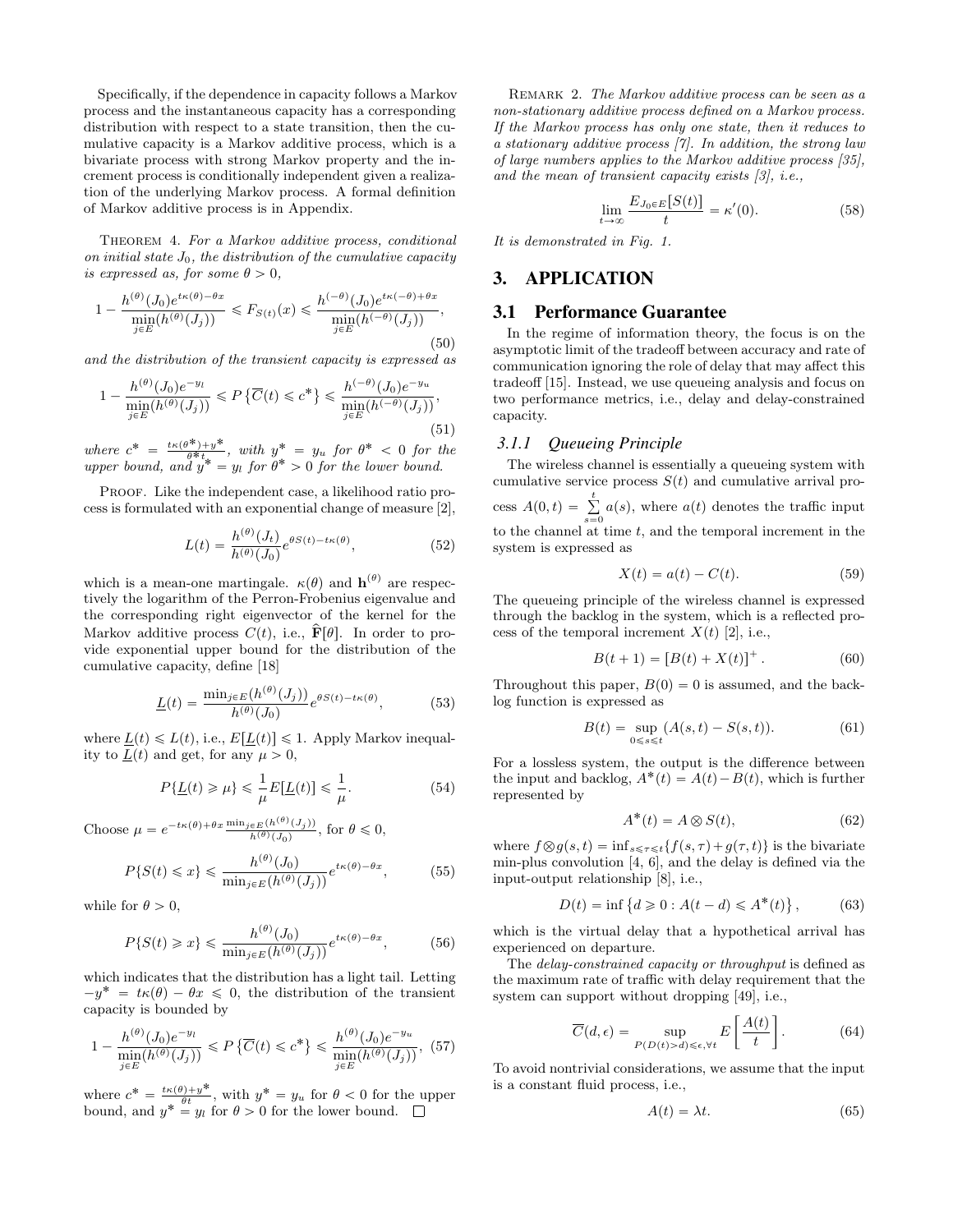Then, the delay-constrained capacity is expressed as

$$
\overline{C}(d,\epsilon) = \sup_{P(D(t)>d)\leq \epsilon, \forall t} \lambda.
$$
\n(66)

It is a folk law that the regularity of arrival or service processes results in better performance measures, and it has been proved that for some involved system the queue length of a constant fluid input is the shortest for all types of inputs that have the same average traffic rate [34], thus the minimal delay and maximal delay-constrained capacity.

For the constant fluid arrival, it is trivial to show that the tail distributions of backlog and delay are respectively expressed as,

$$
P(B(t) > x) = P\left\{\sup_{0 \le s \le t} \{\lambda(t - s) - S(s, t)\} > x\right\},\quad(67)
$$

and

$$
P(D(t) > d) = P\left\{\sup_{0 \le s \le t} \left\{\lambda(t - s) - S(s, t)\right\} > \lambda d\right\}, \quad (68)
$$

in addition, their relationship is easily verified,

$$
P(B(t) > x) = P\left(D(t) > \frac{x}{\lambda}\right). \tag{69}
$$

The requirement of the delay-constrained capacity on performance analysis indicates that the cumulative process of wireless channel capacity should be considered, in contrast to the asymptotic or instantaneous behavior in Shannon capacity.

#### *3.1.2 Metric Analysis*

Performance of wireless channels with three representative capacity processes are analyzed in this part.

THEOREM 5 (COMONOTONIC PROCESS). Consider a constant arrival process  $A(t) = \lambda t$ , the delay on finite time horizon is expressed as

$$
P(D(t) > d) = P\left\{C(1) < \lambda - \frac{\lambda d}{t}\right\},\tag{70}
$$

while the delay on infinite time horizon is expressed as

$$
P(D > d; \forall d > 0) = P\{C(1) < \lambda\}.\tag{71}
$$

PROOF. For a constant arrival process  $A(t) = \lambda t$ , the delay is expressed as "

$$
P(D(t) > d) = P\left\{\sup_{0 \le s \le t} (A(s) - S(s)) > \lambda d\right\} \tag{72}
$$

$$
= P\left\{C(1) < \lambda - \frac{\lambda d}{t}\right\}.\tag{73}
$$

Letting time go to infinity gives

$$
P(D > d; \forall d > 0) = P\{C(1) < \lambda\}.\tag{74}
$$

This completes the proof.  $\square$ 

It indicates that, for a comonotonic capacity process, a delay bound makes sense only on the finite time horizon, and on the infinite time horizon, whenever there is deep fade, there will be infinite delay, which is relevant to the outage probability for slow fading [48].

THEOREM 6 (ADDITIVE PROCESS). Consider a constant arrival process  $A(t) = \lambda t$ , the delay at the wireless channel is bounded by

$$
C_{-}e^{-\theta\lambda d} \leqslant P(D \geqslant d) \leqslant C_{+}e^{-\theta\lambda d}.\tag{75}
$$

Letting  $P(D \ge d) = \epsilon$ , the delay-constrained capacity is expressed by

 $\frac{-\log\frac{\epsilon}{C_-}}{\theta d} \leq \lambda \leq$ 

where

$$
C_{-} = \inf_{x \in [0, x_0)} \frac{\overline{B}(x)}{\int_x^{\infty} e^{\theta(y-x)} B(dy)},
$$
(77)

 $\frac{-\log \frac{\epsilon}{C_+}}{\theta d}$ , (76)

$$
C_{+} = \sup_{x \in [0,x_{0})} \frac{\overline{B}(x)}{\int_{x}^{\infty} e^{\theta(y-x)} B(dy)},
$$
\n(78)

and B is the distribution of  $\lambda - C$  and  $x_0 = \sup\{x : B(x)$  $1$ .

PROOF. For a constant arrival process  $A(t) = \lambda t$ , the delay is bounded by "

$$
P(D \ge d) = P\left\{\sup_{t \ge 0} (A(t) - S(t)) \ge \lambda d\right\} \tag{79}
$$

$$
\leqslant e^{-\theta \lambda d},\tag{80}
$$

where the last inequality follows the Lundberg's inequality [43, 3], if  $\theta$ (> 0) satisfies the Lundberg equation  $\kappa(\theta) = 0$ , where

$$
\kappa(\theta) = \log \int e^{\theta(\lambda - C(t))} F(dx).
$$
 (81)

The approach to obtain the lower bound and to improve the prefactors is available in [43, 3].  $\Box$ 

THEOREM 7 (MARKOV ADDITIVE PROCESS). Consider a constant arrival process  $A(t) = \lambda t$ , the delay conditional on the initial state  $J_0 = i$  is bounded by

$$
\frac{h^{(\theta)}(J_i)e^{-\theta\lambda d}}{\max_{j\in E} h^{(\theta)}(J_j)} \le P_i(D \ge d) \le \frac{h^{(\theta)}(J_i)e^{-\theta\lambda d}}{\min_{j\in E} h^{(\theta)}(J_j)},
$$
(82)

and, given the initial state distribution  $\pi$ , the stationary delay is thus bounded by

$$
P(D \geq d) = \sum_{i \in E} \pi_i P_i(D \geq d). \tag{83}
$$

Letting  $P(D \ge d) = \epsilon$ , the delay-constrained capacity is expressed as

$$
\frac{-1}{\theta d} \log \frac{\epsilon \cdot \max_{j \in E} h^{(\theta)}(J_j)}{\sum_{i \in E} \pi_i h^{(\theta)}(J_i)} \le \lambda \le \frac{-1}{\theta d} \log \frac{\epsilon \cdot \min_{j \in E} h^{(\theta)}(J_j)}{\sum_{i \in E} \pi_i h^{(\theta)}(J_i)}.
$$
\n(84)

PROOF. For a constant arrival process  $A(t) = \lambda t$ , the delay conditional on initial state  $J_0 = i$  is bounded by [50]

$$
P_i(D \ge d) = P_i \left\{ \sup_{t \ge 0} (\lambda(t) - S(t)) \ge \lambda d \right\}
$$
 (85)

$$
\leqslant \frac{h^{(\theta)}(J_i)}{\min_{j \in E} h^{(\theta)}(J_j)} e^{-\theta \lambda d},\tag{86}
$$

where the last inequality follows the Lundberg's inequality, if  $\theta$ (> 0) satisfies the Lundberg equation  $\kappa(-\theta) = 0$ .  $\kappa(\theta)$  and  $h^{(\theta)}$  are respectively the logarithm of the Perron-Frobenius eigenvalue and the corresponding right eigenvector of the kernel for the Markov additive process  $S(t) - \lambda t$ , i.e.,  $\hat{\mathbf{F}}[\theta]$ . The lower delay bound is available in [50].  $\Box$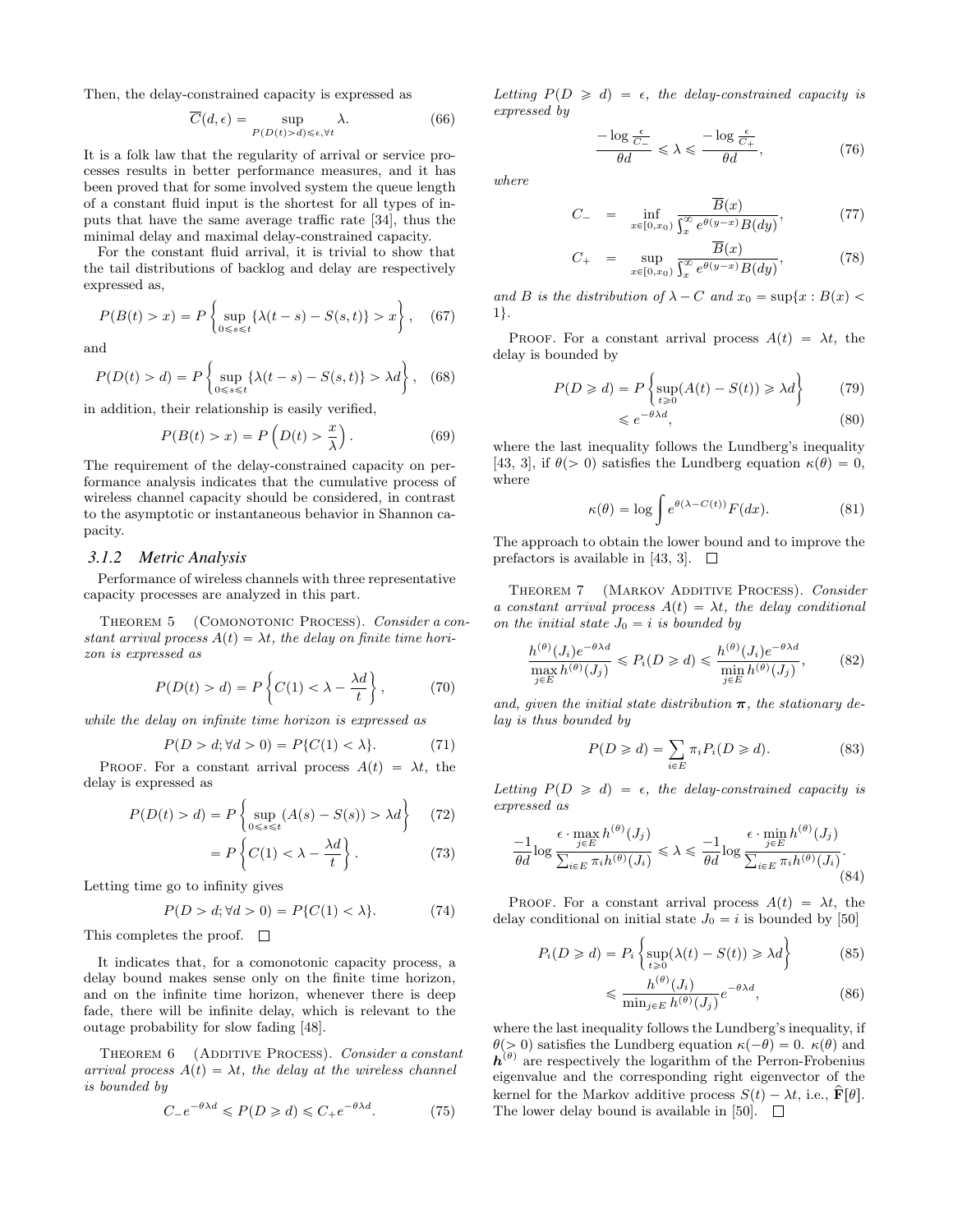Specifically, if  $F_{ij}$  is independent of j, the prefactor in the Lundberg inequality can be improved and the doubly-sided bound is expressed as

$$
C_{-}h^{(\theta)}(J_{i})e^{-\theta\lambda d} \le P_{i}(D \ge d) \le C_{+}h^{(\theta)}(J_{i})e^{-\theta\lambda d}, \quad (87)
$$

where

$$
C_{-} = \min_{j \in E} \frac{1}{h_j^{(\theta)}} \cdot \inf_{x \ge 0} \frac{\overline{B}_j(x)}{\int_x^{\infty} e^{\theta(y-x)} B_j(dy)},
$$
(88)

$$
C_{+} = \max_{j \in E} \frac{1}{h_j^{(\theta)}} \cdot \sup_{x \ge 0} \frac{\overline{B}_j(x)}{\int_x^{\infty} e^{\theta(y-x)} B_j(dy)},
$$
(89)

and  $B_i$  is the distribution of the instantaneous capacity  $C_i$ [3].

# 3.2 Channel Comparison

For more involved dependence scenarios, explicit results of performance measures are hard to derive or no more tractable. As an alternative, we investigate the influence trend of different dependence structures, by first defining stochastic orders on cumulative capacity and then studying their impact on delay. For convenience, we omit the time index in this subsection.

#### *3.2.1 Stochastic Ordering*

The cumulative capacity  $S_X$  is said to be smaller than  $S_Y$ in stochastic order, i.e.,

$$
S_X \leq_{st} S_Y,\tag{90}
$$

if the distribution functions  $F_{S_X}$  and  $F_{S_Y}$  are comparable in the sense that  $P(S_X \leq x) \geq P(S_Y \leq x)$ ,  $\forall x$ . In particular, the pointwise comparison of  $S_X \leq S_Y$  implies the stochastic ordering  $S_X \leq_{st} S_Y$ . An equivalent condition for stochastic ordering is that the expectation of all increasing functions  $\mathcal F$  is larger for  $S_Y$  than for  $S_X$ , i.e.,  $E[f(S_X)] \leq E[f(S_Y)], \forall f \in \mathcal{F}$ . Considering the convexity of the functions, two other stochastic orders are defined. The cumulative capacity  $S_X$  is said to be smaller than  $S_Y$  in convex order (respectively increasing convex order), written as

$$
S_X \leq_{cx} S_Y,\tag{91}
$$

(respectively  $S_X \leq_{icx} S_Y$ ), if for all convex functions  $\mathcal{F}_{cx}$ (respectively all increasing convex functions  $\mathcal{F}_{icx}$ ),  $E[f(S_X)] \leq$  $E[f(S_Y)], \forall f \in \mathcal{F}_{cx}$  (respectively  $\forall f \in \mathcal{F}_{icx}$ ).

Intuitively, positive dependence implies that large or small values of random variables tend to occur together, while negative dependence implies that large values of one variable tend to occur together with small values of others [11]. By comparing to the probability measure of independence, positive dependence and negative dependence are defined under stochastic orders. In particular, the cumulative capacity S is said to have a positive dependence structure in the sense of increasing convex order, if

$$
S_{\perp} \leqslant_{icx} S_P,\tag{92}
$$

or a negative dependence structure in the sense of increasing convex order, if

$$
S_N \leqslant_{icx} S_\perp,\tag{93}
$$

where  $S_{\perp}$  has an independence structure. Since the cumulative capacity is an additive function, the relationship between convex order and increasing convex order is expressed in the following Lemma.

LEMMA 1. For cumulative capacities  $S_N$ ,  $S_{\perp}$  and  $S_P$  which respectively have negative dependence, independence, and positive dependence structures, if their marginal distributions are identical for all t, their convex ordering is equivalent to their increasing convex ordering, i.e.,

$$
S_N \leq_{icx} S_\perp \leq_{icx} S_P \iff S_N \leq_{cx} S_\perp \leq_{cx} S_P. \tag{94}
$$

PROOF. Since the mean of sum of random variables equals the sum of means of individual random variables, i.e.,

$$
E[S_N] = E[S_\perp] = E[S_P],\tag{95}
$$

the proof follows directly from that the increasing convex order is identical to the convex order under equal expectations  $[28]$ .  $\Box$ 

#### *3.2.2 Ordering of Delay*

The Chernoff bound provides a general way to calculate the exponential bound of delay, i.e., for some  $\theta > 0$ ,

$$
P(D \ge d) \le \sum_{t=0}^{\infty} P\left\{A(t) - S(t) \ge \lambda d\right\} \tag{96}
$$

$$
\leq \sum_{t=0}^{\infty} E\left[e^{\theta(\lambda t - S(t))}\right] \cdot e^{-\theta \lambda d}.\tag{97}
$$

As the distribution of wireless channel capacity is lighttailed, the asymptotic behavior of the bounding function is still exponential for weak forms of dependence, while it becomes heavy-tailed for stronger dependence [3]. Specifically, the decay rate of the tail distribution is reflected by the adjustment coefficient, which gives a crude comparison of the exponential bounds.

THEOREM 8. Consider two wireless channel capacity processes, if the cumulative capacities are convex ordered, then the adjustment coefficients for the delay bounds are correspondingly ordered, i.e.,

$$
S(t) \leq_{cx} \widetilde{S}(t), \ \forall t \in \mathbb{N} \Longrightarrow \widetilde{\theta} \leq \theta. \tag{98}
$$

PROOF. Consider the negative increment process, i.e.,

$$
-X(t) = C(t) - a(t).
$$
 (99)

If it is light-tailed, then the delay violation probability has an exponential bound with adjustment coefficient  $\theta > 0$  defined by  $\kappa(\theta) = 0$ , where [3, 33]

$$
\kappa(\theta) = \lim_{t \to \infty} \frac{1}{t} E\left[e^{\theta \sum_{i=1}^{t} X(i)}\right].
$$
 (100)

By exploring the ordering of the cumulative increment process,

$$
\sum_{i=1}^{n} -X(i) \leq_{cx} \sum_{i=1}^{n} -\tilde{X}(i), \ \forall n \in \mathbb{N},
$$
 (101)

the adjustment coefficients are ordered as follows [3, 33]

$$
\widetilde{\theta} \leqslant \theta. \tag{102}
$$

Specifically, for constant arrival, the ordering of the cumulative capacity results in the ordering of the cumulative negative increment process.  $\Box$ 

The ordering of the adjustment coefficients gives an ordering of the asymptotic delay tail distribution, with some restrictions, the result can be applied to the delay-constrained capacity.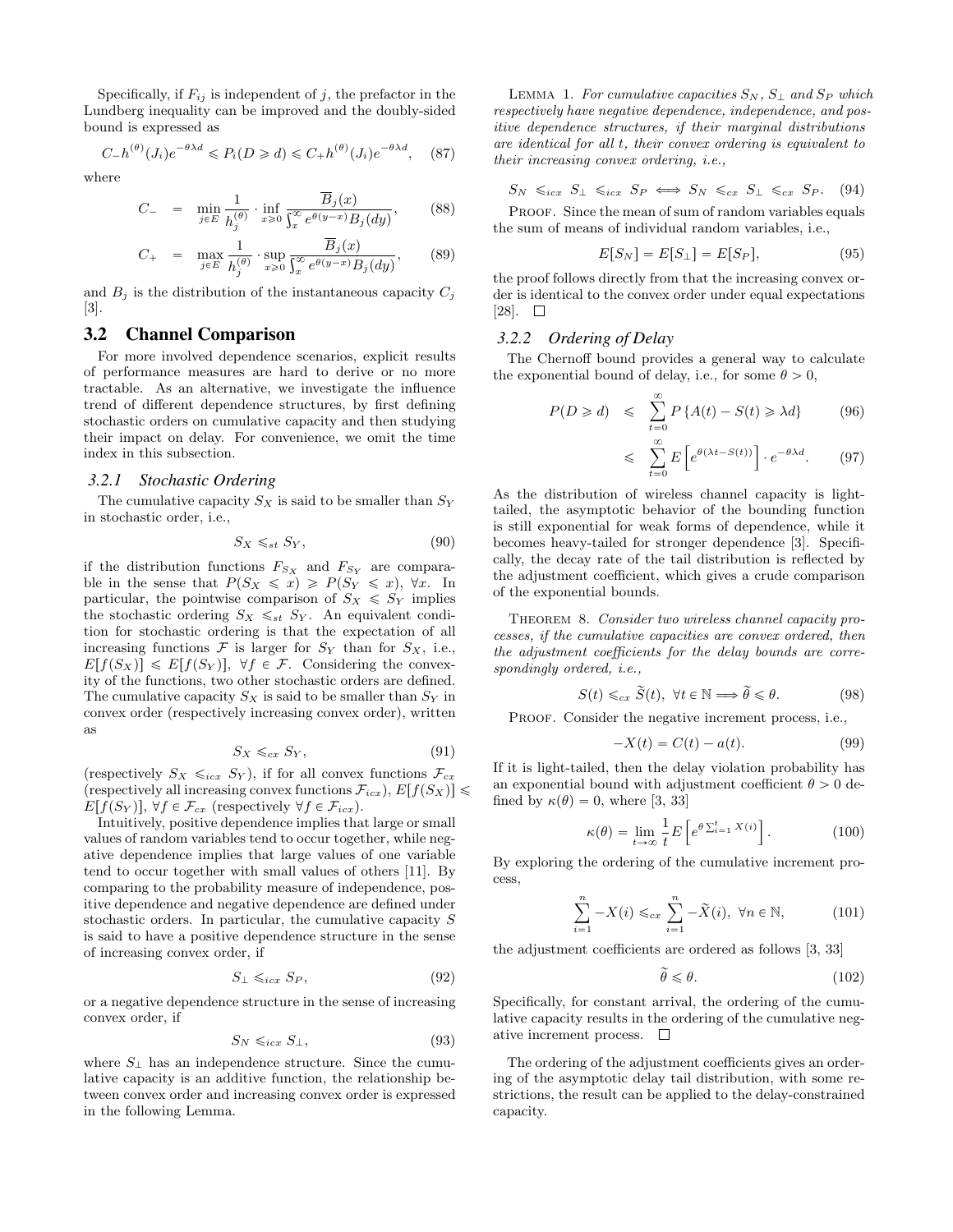COROLLARY 4. For delay bounding functions with the same prefactor or are bounded by a same prefactor before the exponential term, the ordering of the cumulative capacity  $S_N \leq_{cx} S_N$  $S_{\perp} \leq_{cx} S_{P}$  indicates the ordering of the delay, i.e.,

$$
P(D_N \geq x) \leq P(D_\perp \geq x) \leq P(D_P \geq x), \tag{103}
$$

and the ordering of the delay-constrained capacity for the same prefactor, i.e.,

$$
\lambda_N \geqslant \lambda_\perp \geqslant \lambda_P. \tag{104}
$$

Since every multi-dimensional distribution functions  $\mathbf{v} \mapsto$  $I(\mathbf{y} \leq \mathbf{x})$  and multi-dimensional survival functions  $\mathbf{y} \mapsto$  $I(\mathbf{y} > \mathbf{x})$  are both supermodular functions [45], i.e.,  $f(\mathbf{x})$  +  $f(\mathbf{y}) \leq f(\mathbf{x} \wedge \mathbf{y}) + f(\mathbf{x} \vee \mathbf{y})$ , the supermodular ordering of the instantaneous increment, i.e.,

$$
-\mathbf{X} \leq_{sm} -\widetilde{\mathbf{X}},\tag{105}
$$

indicates that the marginal distributions of the instantaneous increments are identical, which can be used for comparison between scenarios of instantaneous increment with identical marginal distributions and different dependence identical marginal distributions and different dependence<br>structures. Specifically, if  $-\mathbf{X} \leq_{sm} -\widetilde{\mathbf{X}}$ , then  $\sum_{i=1}^{n} -X(i) \leq_{cx}$ <br> $\sum_{i=1}^{n}$  $\sum_{i=1}^n -\widetilde{X}(i).$ 

REMARK 3. The ordering results indicates that we can use an alternative system model for tractable analysis , if the dependence structure of the new model has a monotonic relationship with the original one that is mathematically complex. For instance, the results under independence assumption can be treated as a conservative approximation for negative dependence cases. Particularly, the impact of negative and positive dependence on delay in Markov additive capacity process, and comparison with the additive capacity process, are shown in Fig. 2.

## 3.3 Ad hoc Scalability

In an ad hoc network, nodes may communicate in a multihop way and the output from the previous hop is exactly the input to the next hop [20]. An instinct feature of such systems is self-interference, i.e., the total input to the channel consists of both the output from the previous hop and the output of itself [32]. A wireless channel with self-interference is a queueing system with feedback, which is extremely difficult for end-to-end stochastic performance analysis and regarded as an open problem in stochastic network calculus [26]. In this subsection, we give a solution to this problem. Since the delay lower bound of systems without feedback holds in general, we focus on the delay upper bound here.

#### *3.3.1 Single-hop Case*

Consider a wireless channel with capacity  $S(t)$ , input  $A(t)$ , and output  $A^*(t)$ , where the output  $A^*(t)$  is directly fed back into the wireless channel, the total input  $\vec{A}(t)$  to the channel is

$$
\widetilde{A}(t) = A(t) + A^*(t). \tag{106}
$$

In the more general case, if the output  $A^*(t)$  passes through a server with capacity process  $\check{S}(t)$  on the path of feedback, the overall input to the channel becomes

$$
\widetilde{A}(t) = A(t) + A^* \otimes \mathring{S}(t). \tag{107}
$$



Figure 2: Delay tail distribution of Rayleigh channel. "- " and "+" depict respectively negative and positive dependence in capacity, the lines depict the double-sided bounds with the intervals depicted as the shaded areas.  $\lambda$  = 10kbits,  $W$  = 20kHz,  $SNR$  =  $e^{0.5}$  for the additive capacity process,  $\textbf{SNR} = [e^{0.5} \ 0.9e^{0.5}; 0.8e^{0.5} \ 0.7e^{0.5}],$ and  $P = [0.4125 \t0.5875; 0.2518 \t0.7482]$  for  $\lambda - C(t)$ indicating negative dependence in capacity and  $P$ [0.2875 0.7125; 0.3054 0.6946] for  $\lambda - C(t)$  indicating positive dependence in capacity, for the Markov additive capacity process with initial distribution  $\pi = [0.5 \ 0.5]$ . In case  $F_{ij}$  is independent of j, similar phenomena appears.

For such a feedback system, we can treat it as a blackbox providing service  $\widetilde{S}(t)$  only to the input  $A(t)$ , i.e.,

$$
A^*(t) = A \otimes \widetilde{S}(t). \tag{108}
$$

The following theorem establishes a relation between  $\tilde{S}(t)$ ,  $S(t)$  and  $A(t)$ .

THEOREM 9. The service process  $\widetilde{S}(t)$  for the input  $A(t)$ is lower bounded by

$$
\widetilde{S}(t) \ge S(t) - A(t),\tag{109}
$$

correspondingly, the delay is upper bounded by

$$
P(D \ge d) \le P\left\{\sup_{t \ge 0} (A(t) + A(t) - S(t)) \ge A(d)\right\}.
$$
 (110)

PROOF. The service for the input  $A(t)$  is bounded by

$$
\widetilde{S}(t) \geqslant S(t) - A^* \otimes \mathring{S}(t) \tag{111}
$$

$$
\geqslant S(t) - A^*(t) \tag{112}
$$

$$
\geqslant S(t) - A(t), \tag{113}
$$

where the first inequality follows the leftover service under blind scheduling [26], the second inequality follows the monotonicity of bivariate min-plus convolution [6], i.e.,  $\forall t$ ,  $f \otimes g \leq g$  if  $f(t, t) = 0$  or  $f \otimes g \leq f$  if  $g(t, t) = 0$ , and the last inequality takes advantage of system causality, i.e.,  $A(t) \ge A^*(t)$ . By definition (63), the delay is bounded by

$$
P(D \ge d) \le P\left\{\sup_{t \ge 0} (A(t) - (S(t) - A(t)) \ge A(d))\right\}, (114)
$$

where time reversibility is assumed.  $\Box$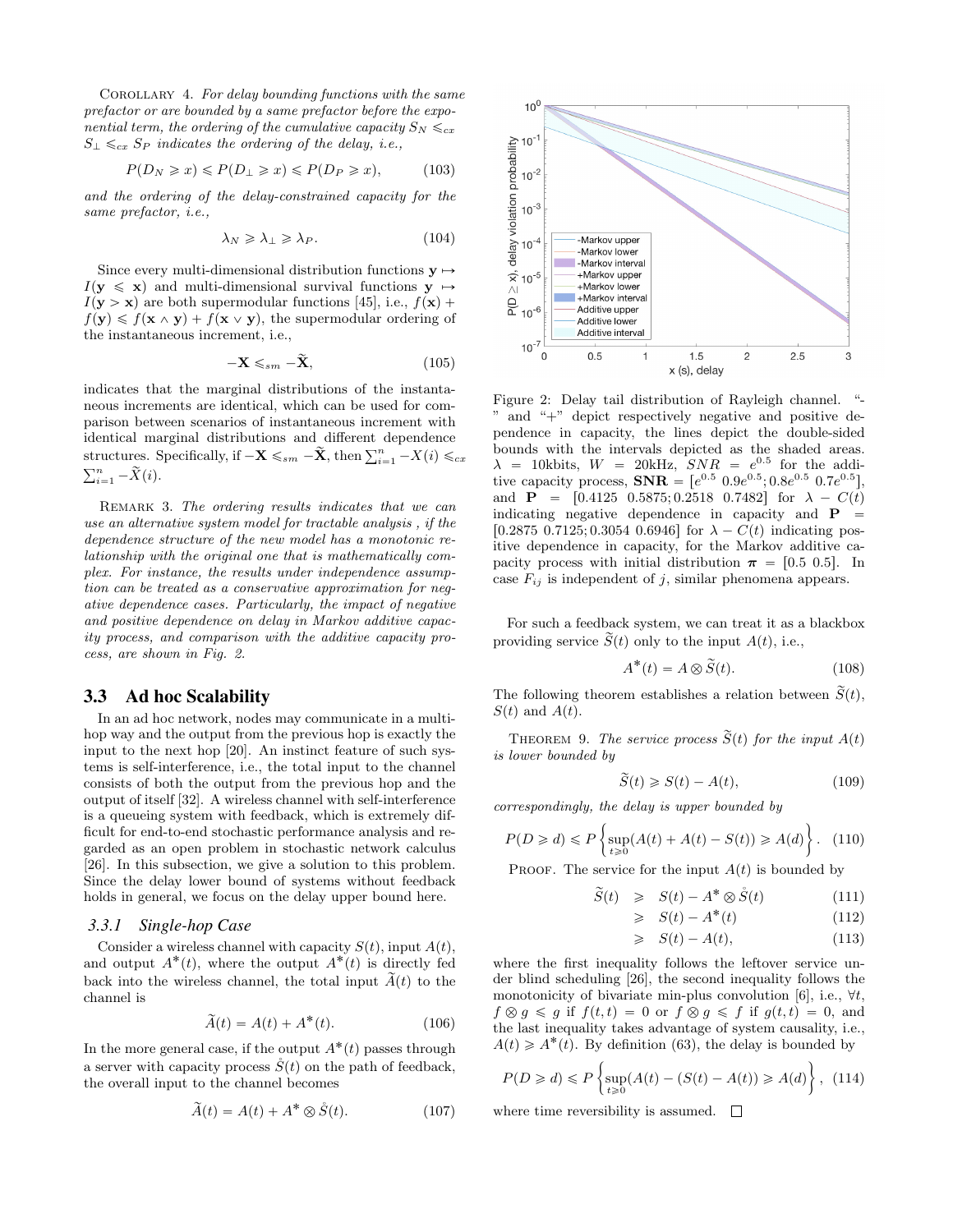For additive and Markov additive capacity processes with constant arrivals, explicit delay results directly follow.

COROLLARY 5 (ADDITIVE CASE). For the constant arrival process  $A(t) = \lambda t$ , the delay is bounded by "

$$
P(D \ge d) \le P\left\{\sup_{t \ge 0} (2\lambda(t) - S(t)) \ge d\lambda\right\} \tag{115}
$$

$$
\leqslant e^{-\theta d\lambda},\tag{116}
$$

where the last inequality follows Lundberg's inequality, if  $\theta$ 0 satisfies the Lundberg equation  $\kappa(\theta) = 0$ , where  $\kappa(\theta) = \log \int e^{\theta(2\lambda - C(t))} F(dx)$ .

COROLLARY 6 (MARKOV ADDITIVE CASE). For the constant arrival process  $A(t) = \lambda t$ , the delay conditional on initial state  $J_0 = i$  is bounded by

$$
P_i(D \ge d) \le P_i \left\{ \sup_{t \ge 0} (2\lambda(t) - S(t)) \ge d\lambda \right\} \qquad (117)
$$

$$
\leq \frac{h^{(\theta)}(J_i)}{\min_{j \in E} h^{(\theta)}(J_j)} e^{-\theta d\lambda}, \tag{118}
$$

where the last inequality follows Lundberg's inequality, if  $\theta$  > 0 satisfies the Lundberg equation  $\kappa(-\theta) = 0$ .  $\kappa(\theta)$  and  $\mathbf{h}^{(\theta)}$ are respectively the logarithmic Perron-Frobenius eigenvalue and the corresponding right eigenvector of the kernel for the Markov additive process  $S(t) - 2\lambda t$ , i.e.,  $\hat{F}[\theta]$ . Then the Markov additive process  $S(t) - 2\lambda t$ , i.e.,  $\mathbf{F}[0]$ . Then  $d$  is bounded by  $P(D \ge d) \le \sum_{i \in E} \pi_i P_i(D \ge d)$ .

#### *3.3.2 Multiple-hop Case*

A simple example of self-interference is neighbor interference, i.e., interference only exists in adjacent hops, the end-to-end capacity is expressed as

$$
(S_1 - A_1^*) \otimes \ldots \otimes (S_N - A_N^*)(t) \tag{119}
$$

$$
\geqslant (S_1 - A_1) \otimes \ldots \otimes (S_N - A_1)(t) \qquad (120)
$$

$$
= \inf_{\mathbf{u}\in\mathcal{U}(x)} \sum_{i=1}^{\infty} (S_i - A_1)(u_{i-1}, u_i), \tag{121}
$$

where  $\mathcal{U}(x) = \{ \mathbf{u} = (u_0, u_1, \dots, u_N) : u_0 = 0, u_N = t, 0 \leq$  $u_1 \leq \ldots \leq u_{N-1} \leq t$ ,  $A_1(t) \geq A_1^*(t) \geq \ldots \geq A_N^*(t)$ , and the inequality holds because of the monotonicity of the bivariate min-plus convolution [6], i.e.,  $f \otimes g(s, t) \leq \tilde{f} \otimes \tilde{g}$ ,  $\forall f \leq \tilde{f}$  and  $q \leq \tilde{q}$ .

The neighbor interference is the extremal scenario where only output interference should be considered. For the generic K hop interference, where  $K$  is independent of the network size N in principle, both output and input interference should be taken into account and the most severe interference contains K output interference and  $K - 1$  input interference. In contrast to output interference towards previous hops, input interference is the interference to the next hops. Under the same assumption for neighbor interference and with the same approach for analysis, the service at each hop is lower bounded by

$$
S_i(t) - K^* A_1(t), \t\t(122)
$$

where  $K^* = \min(2K - 1, N)$ . It is worth noting that the interference of the input is absolute while the interference of the output is relative in that it exists only when the output is fed back into the wireless channel.

Based on the above insight, the delay result is summarized in the following theorem.

THEOREM 10. Consider a concatenation of wireless channels with cumulative capacity process  $S_i(t)$ ,  $1 \leq i \leq N$ . Then, for constant arrival  $A_1(t) = \lambda t$ , the end to end delay is expressed as

$$
P(D \ge d) \le \sum_{t=0}^{\infty} \sum_{\mathbf{u} \in \mathcal{U}(x)} E\left[e^{-\theta \sum_{i=1}^{N} S_i^*(u_{i-1}, u_i)}\right] \cdot e^{\theta \lambda (t-d)},
$$
\n(123)

\nhere  $S^*(u_{i-1}, u_i) = (S_i - K^* A_1)(u_{i-1}, u_i) \quad K^* = \min(2K - K^* A_2) \quad \text{(124)}$ 

where  $S_i^*$  $(S_i - K^*A_1)(u_{i-1}, u_i), K^*$ 1, N), and  $\mathcal{U}(x) = \{ \mathbf{u} = (u_0, u_1, \dots, u_N) : u_0 = 0, u_N \}$  $t, 0 \leq u_1 \leq \ldots \leq u_{N-1} \leq t$ .

PROOF. Recall that the distribution function of the cumulative capacity of a concatenation of wireless channels is bounded by

$$
F_{S_t}(x) = P\left\{S_1 \otimes \ldots \otimes S_N(t) \leq x\right\} \tag{124}
$$

$$
\leqslant \sum_{0 \leqslant u_1 \leqslant \ldots \leqslant u_{N-1} \leqslant t} E\left[e^{-\theta \sum_{i=1}^{N} S_i(u_{i-1}, u_i)}\right] \cdot e^{\theta x}, \quad (125)
$$

where  $u_0 = 0$  and  $u_N = t$ , for some  $\theta > 0$ .

Specifically, the network capacity with interference is bounded by

$$
S(t) = (S_1 - A_1^*) \otimes \ldots \otimes (S_N - A_N^*) (t) \tag{126}
$$
  
\n
$$
\geq (S_1 - K^* A_1) \otimes \ldots \otimes (S_N - K^* A_1) (t), \quad (127)
$$

where  $K^* = \min(2K - 1, N)$ . Thus the end to end delay is bounded by

$$
P(D \ge d) \le \sum_{t=0}^{\infty} P\left\{S(t) \le \lambda(t - d)\right\} \tag{128}
$$

$$
\leqslant \sum_{t=0}^{\infty} \sum_{\mathbf{u} \in \mathcal{U}(x)} E\left[e^{-\theta \sum_{i=1}^{N} S_i^*(u_{i-1}, u_i)}\right] \cdot e^{\theta \lambda (t-d)},\tag{129}
$$

where  $S_i^*(u_{i-1}, u_i) = (S_i - K^*A_1)(u_{i-1}, u_i)$  and  $\mathcal{U}(x) =$  $\{u = (u_0, u_1, \ldots, u_N) : u_0 = 0, u_N = t, 0 \leq u_1 \leq \ldots \leq$  $u_{N-1} \leq t$ , if the summation converges for some  $\theta > 0$ .  $\Box$ 

In the special case, where a common service process  $S(t)$ is shared among each hop, which means that the service process at each hop is interfered by all the output processes synchronously, the end-to-end capacity is expressed as

$$
\left(S - \sum_{i=1}^{N} A_i^*\right) \otimes \ldots \otimes \left(S - \sum_{i=1, i \neq N-1}^{N} A_i^* - A_1\right)(t) \tag{130}
$$

$$
\geq (S - N A_1) \otimes \ldots \otimes (S - N A_1)(t) \tag{131}
$$

$$
\geq (S - NA_1) \otimes \ldots \otimes (S - NA_1)(t) \tag{131}
$$

$$
= \inf_{\mathbf{u}\in\mathcal{U}(x)} \sum_{i=1}^{n} (S - NA_1)(u_{i-1}, u_i)
$$
\n(132)

$$
\geqslant (S - NA_1)(t),\tag{133}
$$

where the second inequality holds under the assumption that  $S(t) - NA_1(t)$  is a subadditive process [29], e.g., a stationary additive process. In addition, a corresponding upper bound is available as  $(S - NA_N^*)(t)$ . The insight is summarized in the following corollary.

COROLLARY 7. Consider a concatenation of wireless channels with self-interference and all hops share a common wireless channel  $S(t)$ . If the transient network capacity  $\overline{C}_1^N(t)$ converges, it is asymptotically expressed as

$$
\lim_{t \to \infty} \overline{C}_1^N(t) = \lim_{t \to \infty} \frac{(S - NA_1)(t)}{t},\tag{134}
$$

which results from  $\lim_{t\to\infty} A_1(t)/t = \lim_{t\to\infty} A_N^*(t)/t$ .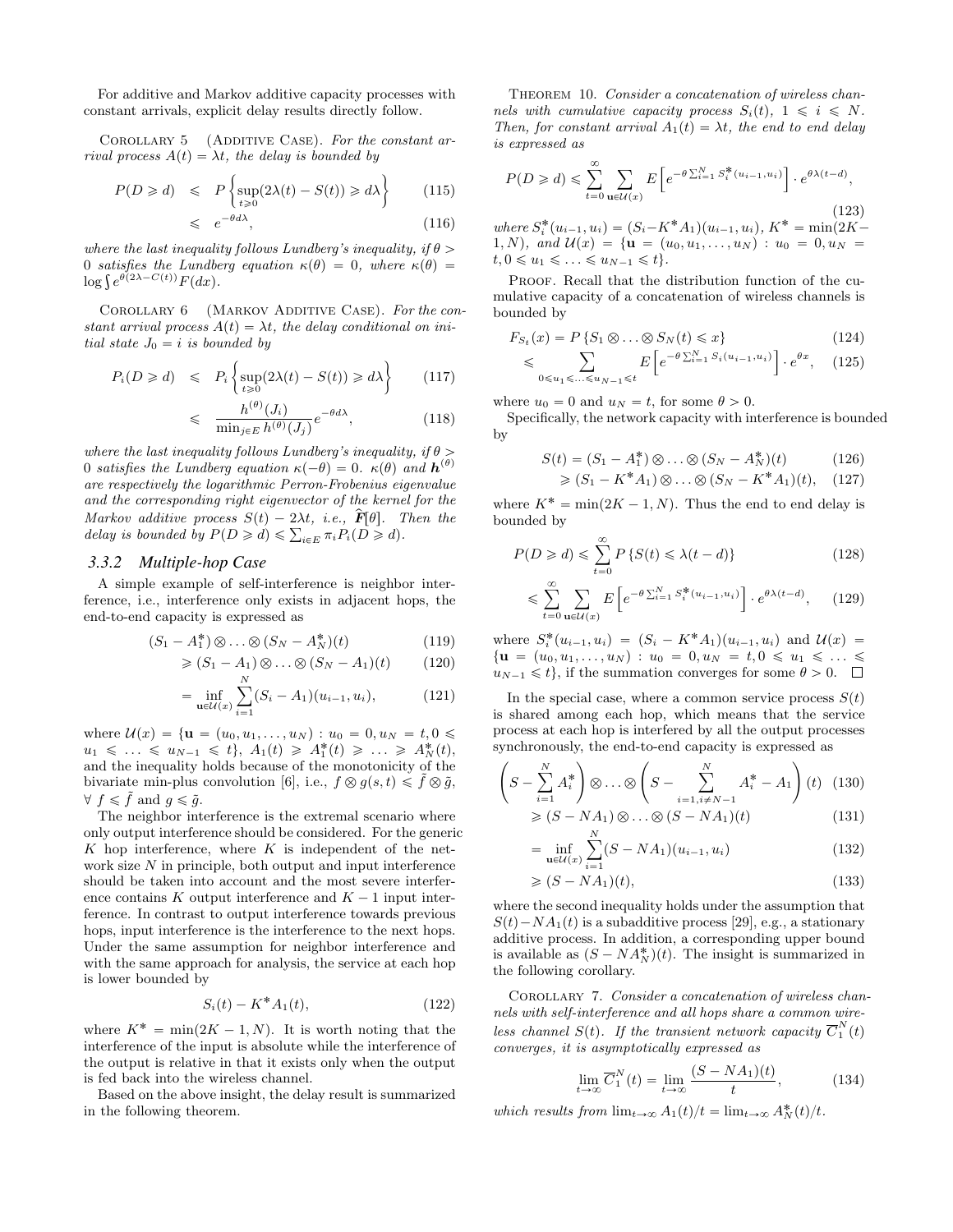This result indicates that, if a common channel is shared among a group of nodes, a multi-hop network can be modeled as a single-hop system, and the impact of multiple hops on the time-average network capacity is equivalent to the impact of multiple identical inputs. On the other hand, for different groups of nodes far apart sufficiently for channel reuse, the impact of routing hops is localized in each group, and the group with the most severe interference is the bottleneck of the end-to-end routing. This localization property provides a diversity to the network structure, which increases the scalability of the ad hoc networks.

# 4. CONCLUSION

Future wireless communication calls for exploration of more efficient use of wireless channel capacity to meet the increasing demand on higher data rate and less latency. This motivates the analysis to maximally take into account the special characteristics of the wireless channel capacity process, which include the tail behavior, stochastic dependence, and self-interference in wireless communication. To this aim, a set of new results directly exploring these characteristics have been presented in this paper. Among them, an appealing finding is that, for typical fading channels, their instantaneous capacity and cumulative capacity are both lighttailed. It immediately implicates that the cumulative capacity and subsequently the delay and backlog performance can be upper-bounded by some exponential distributions, and provides evident justification for the exponential distribution assumption used in the literature. Specifically, various bounds have been derived for distributions of the cumulative capacity and the delay-constrained capacity, considering three representative dependence structures in the capacity process, namely comonotonicity, independence, and Markovian. To help gain insights in the performance of a general wireless channel, stochastic orders are introduced to the cumulative capacity process, based on which, results to compare the delay and delay-constrained capacity performance have been obtained. Moreover, the open SNC problem of performance analysis of self-interference in wireless communication is tackled through a novel approach that models the wireless channel as a feedback system, taking advantage of system causality, original results have been derived. In all, the set of results obtained in this paper provide fundamental contributions to linking the SNC theory to wireless networks and hence contribute significantly to its extension towards a calculus for wireless networks.

# APPENDIX Markov Additive Process

A Markov additive process is defined as a bivariate Markov process  $\{X_t\} = \{(J_t, S(t))\}$  where  $\{J_t\}$  is a Markov process with state space E and the increments of  $\{S(t)\}\$ are governed by  $\{J_t\}$  in the sense that [3]

$$
E[f(S(t+s) - S(t))g(J_{t+s})|\mathscr{F}_t] = E_{J_t,0}[f(S(s))g(J_s)].
$$
\n(135)

For finite state space and discrete time, a Markov additive process is specified by the measure-valued matrix (kernel)  $\mathbf{F}(dx)$  whose *ij*th element is the defective probability distribution

$$
F_{ij}(dx) = P_{i,0}(J_1 = j, Y_1 \in dx), \tag{136}
$$

where  $Y_t = S(t) - S(t - 1)$ . An alternative description is in terms of the transition matrix  $\mathbf{P} = (p_{ij})_{i,j\in E}$  (here  $p_{ij}$  =  $P_i(J_1 = j)$  and the probability measures

$$
H_{ij}(dx) = P(Y_1 \in dx | J_0 = i, J_1 = j) = \frac{F_{ij}(dx)}{p_{ij}}.
$$
 (137)

Consider the matrix  $\hat{\mathbf{F}}_t[\theta] = (E_i[e^{\theta S(t)}; J_t = j])_{i,j \in E}$ , it is proved that [2]

$$
\hat{\mathbf{F}}_t[\theta] = \hat{\mathbf{F}}[\theta]^t,\tag{138}
$$

where  $\mathbf{\hat{F}}[\theta] = \mathbf{\hat{F}}_1[\theta]$  is a  $E \times E$  matrix with *ij*th element where  $\mathbf{F}[\theta] = \mathbf{F}_1[\theta]$  is a  $E \times E$  matrix with *i*jth element  $\hat{F}^{(ij)}[\theta] = p_{ij} \int e^{\theta x} F^{(ij)}(dx)$ , and  $\theta \in \Theta = \{ \theta \in \mathbb{R} : \int e^{\theta x} F^{(ij)}(dx)$  $\infty$ }. By Perron-Frobenius theory,  $e^{\kappa(\theta)}$  and  $\mathbf{h}^{(\theta)} = (h_i^{(\theta)})_{i \in E}$ are respectively the positive real eigenvalue with maximal absolute value and the corresponding right eigenvector of  $\mathbf{\hat{F}}[\theta], \text{ i.e., } \mathbf{\hat{F}}[\theta]\mathbf{h}^{(\theta)} = e^{\kappa(\theta)}\mathbf{h}^{(\theta)}.$  In addition, for the left eigenvector  $\mathbf{v}^{(\theta)}$ ,  $\mathbf{v}^{(\theta)}\mathbf{h}^{(\theta)} = 1$  and  $\boldsymbol{\varpi}\mathbf{h}^{(\theta)} = 1$ , where  $\boldsymbol{\varpi} =$  $\mathbf{v}^{(0)}$  is the stationary distribution and  $\mathbf{h}^{(0)} = \mathbf{e}$ .

# 5. REFERENCES

- [1] J. G. Andrews, S. Buzzi, W. Choi, S. V. Hanly, A. Lozano, A. C. Soong, and J. C. Zhang. What will 5g be? Selected Areas in Communications, IEEE Journal on, 32(6):1065–1082, 2014.
- [2] S. Asmussen. Applied Probability and Queues, volume 51. Springer Science & Business Media, 2003.
- [3] S. Asmussen and H. Albrecher. Ruin probabilities, volume 14. World scientific, 2010.
- [4] F. Baccelli, G. Cohen, G. J. Olsder, and J.-P. Quadrat. Synchronization and linearity: an algebra for discrete event systems. John Wiley & Sons, 1992.
- [5] S. Boucheron, G. Lugosi, and P. Massart. Concentration inequalities: A nonasymptotic theory of independence. Oxford university press, 2013.
- [6] C.-S. Chang. Performance guarantees in communication networks. Springer, 2000.
- [7] E. Cinlar. Theory of continuous storage with markov additive inputs and a general release rule. Journal of Mathematical Analysis and Applications, 43(1):207–231, 1973.
- [8] F. Ciucu, F. Poloczek, and J. Schmitt. Sharp per-flow delay bounds for bursty arrivals: The case of fifo, sp, and edf scheduling. In INFOCOM, 2014 Proceedings IEEE, pages 1896–1904. IEEE, 2014.
- [9] N. Costa and S. Haykin. Multiple-input multiple-output channel models: Theory and practice, volume 65. John Wiley & Sons, 2010.
- [10] W. F. Darsow, B. Nguyen, E. T. Olsen, et al. Copulas and markov processes. Illinois Journal of Mathematics, 36(4):600–642, 1992.
- [11] M. Denuit, J. Dhaene, M. Goovaerts, and R. Kaas. Actuarial theory for dependent risks: measures, orders and models. John Wiley & Sons, 2006.
- [12] J. Dhaene, M. Denuit, M. J. Goovaerts, R. Kaas, and D. Vyncke. The concept of comonotonicity in actuarial science and finance: theory. Insurance: Mathematics and Economics, 31(1):3–33, 2002.
- [13] P. Embrechts, A. Höing, and A. Juri. Using copulae to bound the value-at-risk for functions of dependent risks. Finance and Stochastics, 7(2):145–167, 2003.